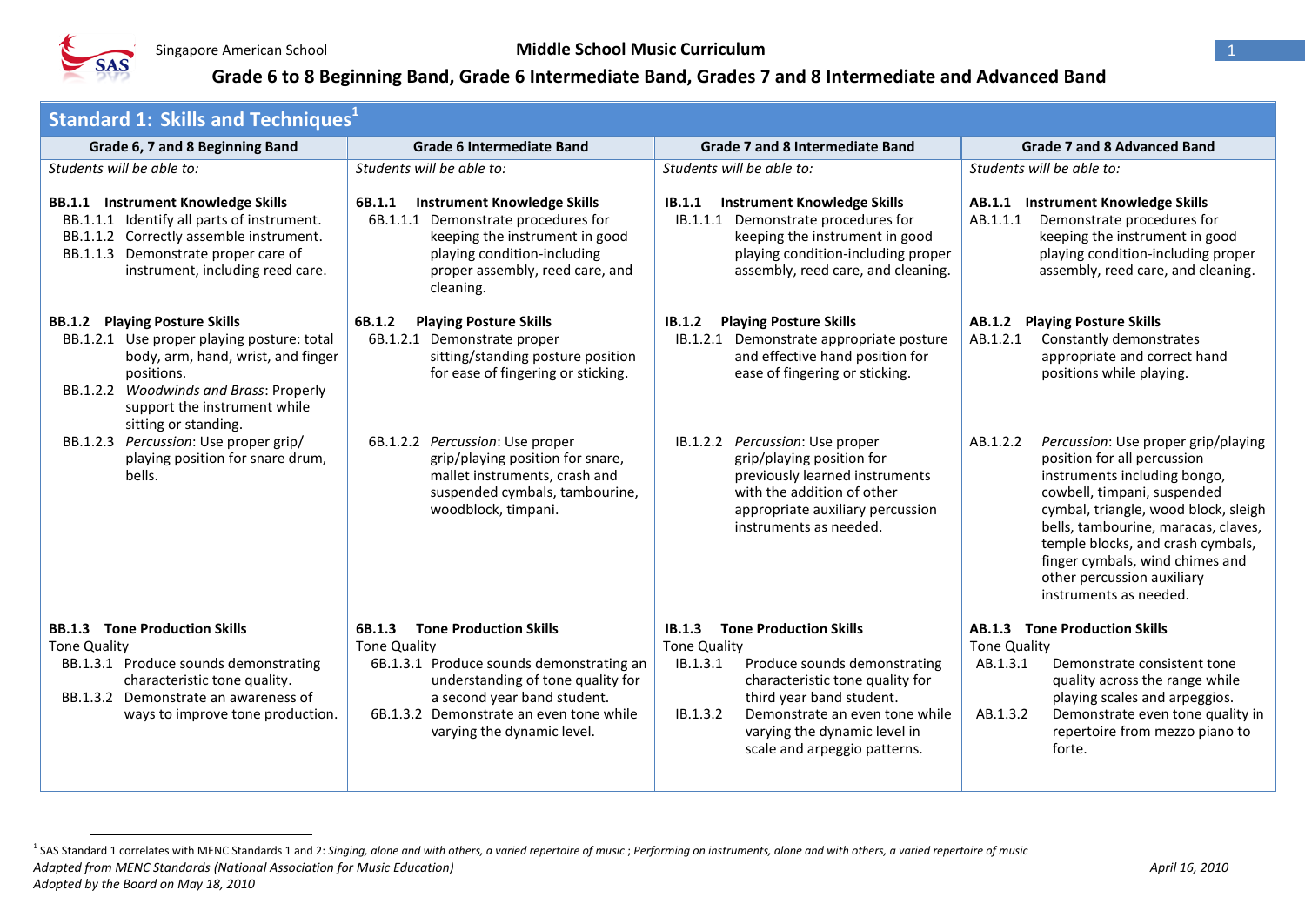

|          | Grade 6, 7 and 8 Beginning Band                                                                                        | <b>Grade 6 Intermediate Band</b>                                                                                                                             |          | <b>Grade 7 and 8 Intermediate Band</b>                                                                                                |          | <b>Grade 7 and 8 Advanced Band</b>                                                                                                                  |
|----------|------------------------------------------------------------------------------------------------------------------------|--------------------------------------------------------------------------------------------------------------------------------------------------------------|----------|---------------------------------------------------------------------------------------------------------------------------------------|----------|-----------------------------------------------------------------------------------------------------------------------------------------------------|
| BB.1.3.3 | <b>Woodwinds and Brass:</b><br>Demonstrate proper breathing<br>techniques.                                             | 6B.1.3.3 Woodwinds and Brass: Continue<br>to demonstrate proper breathing<br>techniques.                                                                     | IB.1.3.3 | <b>Woodwinds and Brass: Continue</b><br>to demonstrate proper breathing<br>techniques.                                                | AB.1.3.3 | <b>Woodwinds and Brass: Continue</b><br>to demonstrate proper breathing<br>techniques.                                                              |
| BB.1.3.4 | Woodwinds and Brass: Play with                                                                                         | 6B.1.3.4 Woodwinds and Brass: Continue                                                                                                                       | IB.1.3.4 | <b>Woodwinds and Brass: Continue</b>                                                                                                  | AB.1.3.4 | <b>Woodwinds and Brass: Continue</b>                                                                                                                |
| BB.1.3.5 | a good embouchure.<br><b>Woodwinds and Brass: Produce</b><br>an evenly sustained tone for 8<br>or more seconds.        | to play with a good embouchure.<br>6B.1.3.5 Woodwinds and Brass: Produce<br>an even sustained tone while<br>playing a single note for 12<br>seconds or more. | IB.1.3.5 | to play with a good embouchure.<br><b>Woodwinds and Brass: Produce</b><br>an even sustained tone while<br>playing a musical phrase.   | AB.1.3.5 | to play with a good embouchure.<br><b>Woodwinds and Brass: Produce</b><br>an even sustained tone while<br>playing music from various<br>repertoire. |
| BB.1.3.6 | Percussion: Produce<br>characteristic single stroke,<br>multiple bounce, and open<br>double strokes.                   | 6B.1.3.6 Percussion: Demonstrate<br>production of even, sustained<br>sounds while rolling long notes on<br>snare and mallet instruments.                     | IB.1.3.6 | Percussion: Demonstrate<br>production of even, sustained<br>sounds while rolling long notes,<br>rudiments on snare and mallet         | AB.1.3.6 | Percussion: Demonstrate<br>production of even, sustained<br>sounds while rolling long notes,<br>rudiments on snare and mallet                       |
| BB.1.3.7 | Percussion: Produce an even<br>sound while playing rudiments.                                                          | 6B.1.3.7 Percussion: Recognize and<br>produce appropriate tone quality                                                                                       | IB.1.3.7 | instruments.<br>Percussion: Recognize and                                                                                             | AB.1.3.7 | instruments.<br>Percussion: Recognize and produce                                                                                                   |
| BB.1.3.8 | Percussion: Demonstrate an<br>awareness of variation in sound<br>which result from using                               | for each instrument studied.<br>6B.1.3.8 Percussion: Demonstrate an<br>awareness of variation in sound                                                       |          | produce appropriate tone quality<br>on each instrument from mezzo<br>piano to forte.                                                  |          | appropriate tone quality for each<br>instrument from piano to<br>fortissimo.                                                                        |
|          | different beaters.                                                                                                     | by choosing mallets appropriate<br>to the literature.                                                                                                        | IB.1.3.8 | Percussion: Continue to<br>demonstrate an awareness of<br>variation in sound by choosing<br>mallets appropriate to the<br>literature. | AB.1.3.8 | Percussion: Continue to<br>demonstrate an awareness of<br>variation in sound by choosing<br>mallets appropriate to the<br>literature.               |
| Pitch    |                                                                                                                        | Pitch                                                                                                                                                        | Pitch    |                                                                                                                                       | Pitch    |                                                                                                                                                     |
| BB.1.3.9 | Identify and define flat, sharp,<br>and natural signs.<br>BB.1.3.10 Identify and play in the keys of                   | Identify and correctly perform flat,<br>6B.1.3.9<br>sharp, and natural signs.<br>6B.1.3.10 Perform one octave scales and                                     | IB.1.3.9 | Continue to identify and correctly<br>perform flat, sharp, and natural                                                                | AB.1.3.9 | Continue to identify and correctly<br>perform flat, sharp, and natural                                                                              |
|          | concert Bb, F, and Eb major.                                                                                           | arpeggios (where possible) in the                                                                                                                            |          | signs.<br>IB.1.3.10 Perform (memorized) one octave                                                                                    |          | signs.<br>AB.1.3.10 Perform (memorized) one octave                                                                                                  |
|          | BB.1.3.11 Identify and play all pitches<br>within the prescribed ranges for<br>a beginning band student <sup>2</sup> . | following concert keys: Bb,Eb, F,<br>Ab, C, GMin, CMin, chromatic (one<br>octave).<br>6B.1.3.11 Identify and play all pitches within                         |          | scales and arpeggios (where<br>possible) in the following concert<br>keys: Major, Bb, Eb, F, Ab, C,<br>chromatic Scale one octave.    |          | scales and arpeggios (where<br>possible) in all major keys plus<br>the chromatic scale (two octaves<br>where possible).                             |
|          |                                                                                                                        | the prescribed ranges for a second<br>year band student <sup>2</sup> .                                                                                       |          | IB.1.3.11 Identify and play all pitches<br>within the prescribed ranges for a<br>second to third year band<br>student <sup>2</sup> .  |          | AB.1.3.11 Identify and play all pitches<br>within the prescribed ranges for a<br>third to fourth year band<br>student <sup>2</sup> .                |
|          |                                                                                                                        |                                                                                                                                                              |          |                                                                                                                                       |          | AB.1.3.12 Woodwind and Brass: Develop<br>an affect pitch.                                                                                           |

Exercision of Excellence Book 1, Grade 6 Intermediate Band: Standard of Excellence Book 2, Grades 7 and 8 Intermediate Band: Accent on Achievement Book 2, Grades 7 and 8 Advanced Band: Accent on Achievement Book 2, Grades *Standard of Excellence* Book 3)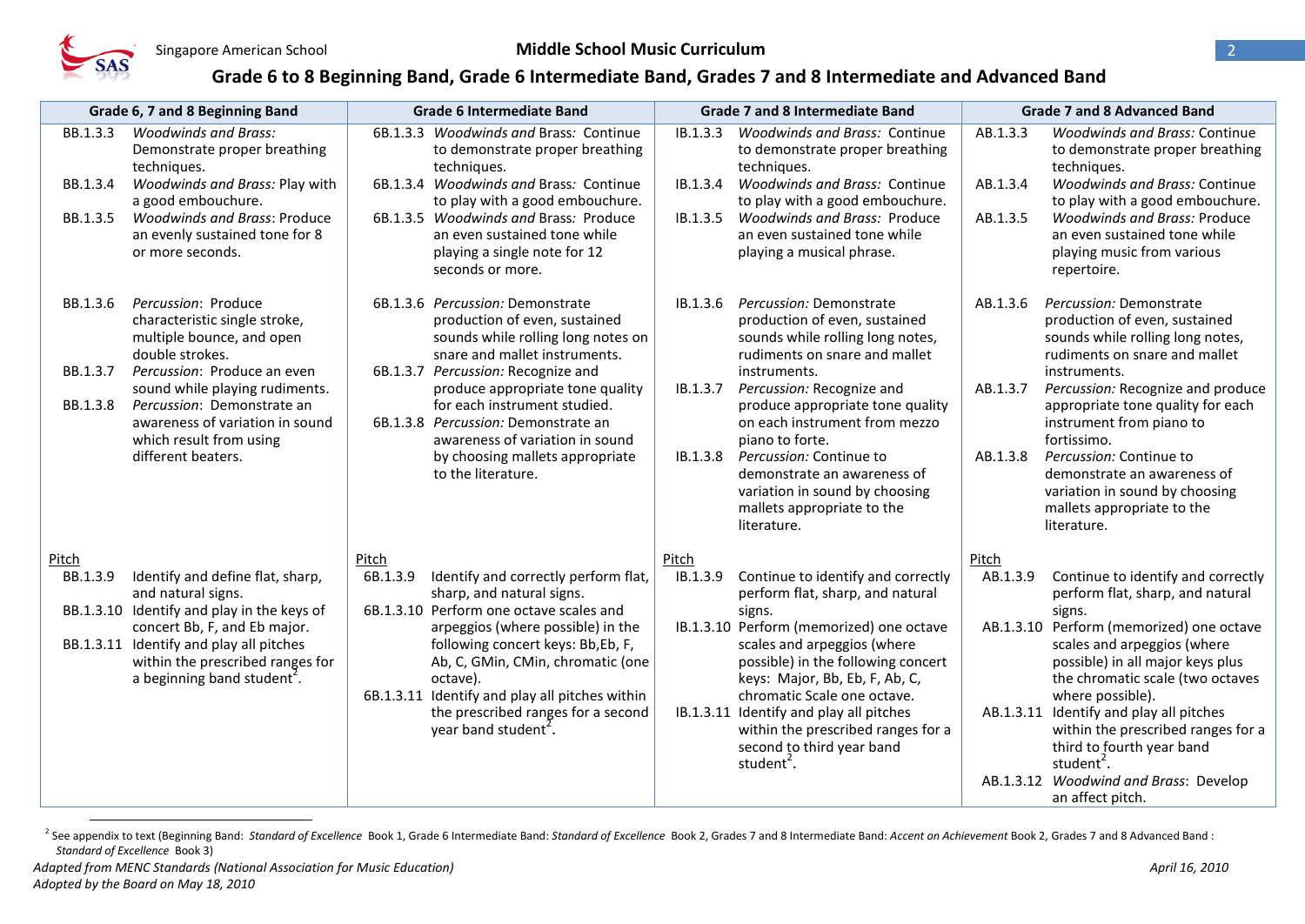

|                      | Grade 6, 7 and 8 Beginning Band                                                                                                                                                                                                                                                                  |                       | <b>Grade 6 Intermediate Band</b>                                                                                                                                                                                                                                       |                                  | <b>Grade 7 and 8 Intermediate Band</b>                                                                                                                                                                                                                                                   |                                  | <b>Grade 7 and 8 Advanced Band</b>                                                                                                                                                                                                                                                         |
|----------------------|--------------------------------------------------------------------------------------------------------------------------------------------------------------------------------------------------------------------------------------------------------------------------------------------------|-----------------------|------------------------------------------------------------------------------------------------------------------------------------------------------------------------------------------------------------------------------------------------------------------------|----------------------------------|------------------------------------------------------------------------------------------------------------------------------------------------------------------------------------------------------------------------------------------------------------------------------------------|----------------------------------|--------------------------------------------------------------------------------------------------------------------------------------------------------------------------------------------------------------------------------------------------------------------------------------------|
|                      | Tuning and Intonation<br>BB.1.3.12 Identify and use tuning mechanisms of<br>the instrument.<br>BB.1.3.13 Demonstrate the ability to tune to a<br>specific pitch.<br>BB.1.3.14 Woodwinds and Brass: Improve<br>intonation by making adjustments in<br>embouchure, posture, and breath<br>support. | Tuning and Intonation | 6B.1.3.12 Demonstrate increasing ability<br>to adjust the instrument to a<br>given pitch.<br>6B.1.3.13 Develop an awareness of any<br>variation of one's own<br>intonation while playing.<br>6B.1.3.14 Demonstrate the ability to<br>correct variations in intonation. | Tuning and Intonation            | IB.1.3.12 Demonstrate increasing ability<br>to adjust the instrument to a<br>given pitch.<br>IB.1.3.13 Continue to develop an<br>awareness of any variation of<br>one's own intonation while<br>playing.<br>IB.1.3.14 Demonstrate the ability to<br>correct variations in<br>intonation. | Tuning and Intonation            | AB.1.3.13 Demonstrate the ability to detect<br>intonation problems while playing.<br>AB.1.3.14 Demonstrate the ability to tune<br>one's own instrument without<br>assistance from the instructor.<br>AB.1.3.15 Demonstrate the ability to correct<br>variations in intonation.             |
| <b>BB.1.4</b>        | <b>Special Techniques</b>                                                                                                                                                                                                                                                                        | 6B.1.4                | <b>Special Techniques</b>                                                                                                                                                                                                                                              | IB.1.4                           | <b>Special Techniques</b>                                                                                                                                                                                                                                                                |                                  | <b>AB.1.4 Special Techniques</b>                                                                                                                                                                                                                                                           |
| BB.1.4.1<br>BB.1.4.2 | Woodwinds and Brass: Use proper<br>techniques in the attack and release of<br>sounds: tongue, accent, and slur.<br><b>Woodwinds and Brass: Demonstrate</b><br>slurs on consecutive harmonics at a<br>very slow tempo.                                                                            | 6B.1.4.1<br>6B.1.4.2  | <b>Woodwinds and Brass:</b><br>Demonstrate the use of<br>staccato, tenuto, and legato<br>articulations.<br><b>Woodwinds and Brass:</b><br>Demonstrate slurs on<br>consecutive harmonics at a<br>slow tempo.                                                            | IB.1.4.1<br>IB.1.4.2<br>IB.1.4.3 | <b>Woodwinds and Brass:</b><br>Demonstrate the use of<br>staccato, tenuto, marcato and<br>legato articulations.<br><b>Woodwinds and Brass:</b><br>Demonstrate lips slurs on<br>consecutive harmonics at a<br>moderate tempo.<br><b>Woodwinds and Brass:</b>                              | AB.1.4.1<br>AB.1.4.2<br>AB.1.4.3 | Woodwind and Brass: Consistently<br>demonstrate the use of staccato,<br>tenuto, marcato, and legato<br>articulations.<br><b>Woodwind and Brass: Demonstrate</b><br>an expanded range of lips slurs on<br>consecutive harmonics with wider<br>intervals.<br>Woodwind and Brass: Demonstrate |
| BB.1.4.3             | Trombone: Demonstrate an awareness<br>of legato tonguing and slide slurs.                                                                                                                                                                                                                        | 6B.1.4.3<br>slurs.    | Trombone: Demonstrate<br>legato tonguing and slide                                                                                                                                                                                                                     | IB.1.4.4                         | Demonstrate an intermediate<br>understanding of trills and<br>grace notes (woodwind only).<br>Trombone: continue<br>developing legato tonguing<br>and slide slurs notes.                                                                                                                 | AB.1.4.4<br>AB.1.4.5             | the ability to execute trills and<br>grace notes (woodwind only).<br>Trombone: continue developing<br>legato tonguing and slide slurs.<br>Demonstrate an awareness of the<br>use of vibrato (except clarinet and<br>French horn).                                                          |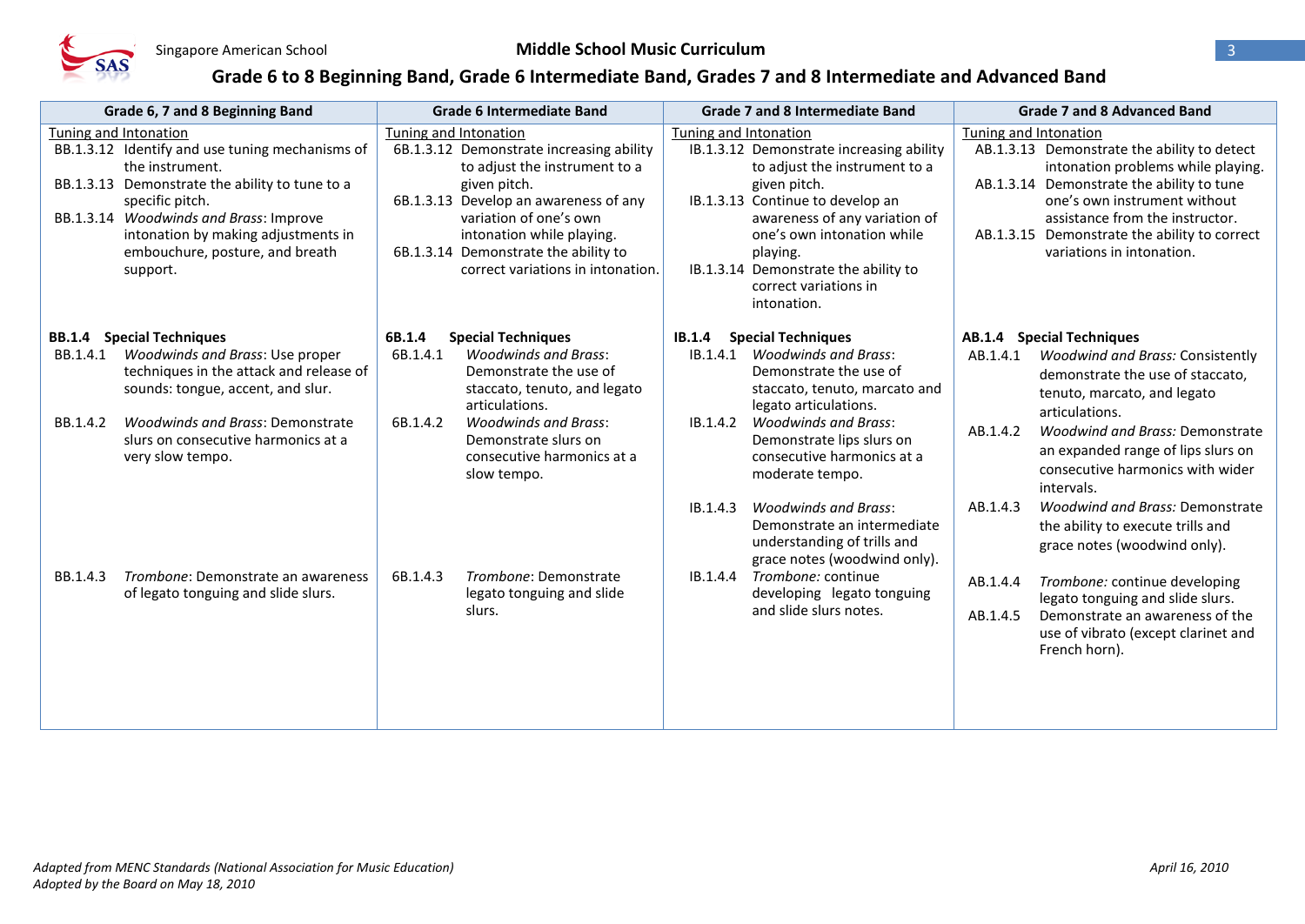$\overline{a}$ 

### **Grade 6 to 8 Beginning Band, Grade 6 Intermediate Band, Grades 7 and 8 Intermediate and Advanced Band**

|          | Grade 6, 7 and 8 Beginning Band                                                                                                                                                                                                                                                                             | <b>Grade 6 Intermediate Band</b>                                                                                                                                                                                                                                            | <b>Grade 7 and 8 Intermediate Band</b>                                                                                                                                                                                                                                                                                                 | <b>Grade 7 and 8 Advanced Band</b>                                                                                                                                                                                                                                                                                                                                   |
|----------|-------------------------------------------------------------------------------------------------------------------------------------------------------------------------------------------------------------------------------------------------------------------------------------------------------------|-----------------------------------------------------------------------------------------------------------------------------------------------------------------------------------------------------------------------------------------------------------------------------|----------------------------------------------------------------------------------------------------------------------------------------------------------------------------------------------------------------------------------------------------------------------------------------------------------------------------------------|----------------------------------------------------------------------------------------------------------------------------------------------------------------------------------------------------------------------------------------------------------------------------------------------------------------------------------------------------------------------|
|          | BB.1.4.4 Percussion: Demonstrate the use<br>of accents in text book exercises<br>as well as repertoire.<br>BB.1.4.5 Percussion: Identify and play<br>rudiments: single paradiddle,<br>flam, flam tap, flam accent, flam<br>paradiddle, nine stroke roll, five<br>stroke roll, and seventeen stroke<br>roll. | 6B.1.4.4 Percussion: Demonstrate the use<br>of accents in repertoire and<br>within rudimental studies.<br>6B.1.4.5 Percussion: Identify and play<br>long roll, syncopated nine stroke<br>roll, double paradiddle, drag,<br>single drag tap, flamacue, seven<br>stroke roll. | IB.1.4.5 Percussion: Demonstrate the<br>ability to perform independently<br>on multiple percussion<br>instruments concurrently.<br>IB.1.4.6 Percussion: Identify and play<br>rudiments including long roll,<br>syncopated nine stroke roll,<br>double paradiddle, drag, single<br>drag tap, flamacue, seven stroke<br>roll, rim shots. | AB.1.4.6<br>Percussion: Demonstrate the ability<br>to perform independently on<br>multiple percussion instruments<br>concurrently.<br>AB.1.4.7<br>Percussion: Identify and play<br>rudiments including long roll,<br>syncopated nine stroke roll, double<br>paradiddle, drag, single drag tap,<br>flamacue, seven stroke roll, rim<br>shots, single ratamacue, ruff. |
|          | BB.1.4.6 Mallets: Play rolls and double<br>stops and assigned scales.                                                                                                                                                                                                                                       | 6B.1.4.6 Mallets: Understand the use of<br>double stop roll and<br>demonstrate the use of legato<br>articulation and assigned scales.                                                                                                                                       | IB.1.4.7 Mallets: Demonstrate the ability<br>to play a double stop roll and<br>demonstrate the use of legato<br>and assigned scales.                                                                                                                                                                                                   | AB.1.4.8<br>Mallets: Consistently demonstrate<br>the ability to play a double stop roll<br>and demonstrate the use of legato<br>articulation, and assigned scales.<br>AB.1.4.9<br>Demonstrate the technique of<br>glissando.                                                                                                                                         |
|          |                                                                                                                                                                                                                                                                                                             |                                                                                                                                                                                                                                                                             | IB.1.4.8 Timpani: Demonstrate<br>dampening, cross sticking, and<br>tuning of timpani to a given<br>pitch.                                                                                                                                                                                                                              | AB.1.4.10 Timpani: Demonstrate dampening,<br>cross sticking and tuning of timpani<br>to a given pitch.<br>AB.1.4.11 Bass Drum: Demonstrate proper<br>technique for striking the bass drum<br>as well as playing rolls.                                                                                                                                               |
|          | <b>BB.1.5</b> Rhythmic Performance                                                                                                                                                                                                                                                                          | 6B.1.5<br><b>Rhythmic Performance</b>                                                                                                                                                                                                                                       | <b>Rhythmic Performance</b><br><b>IB.1.5</b>                                                                                                                                                                                                                                                                                           | AB.1.4.12 Cymbal: Demonstrate proper<br>technique for cymbal crashes.<br>AB.1.5 Rhythmic Performance                                                                                                                                                                                                                                                                 |
|          | BB.1.5.1 Brass and Woodwind: Count and<br>perform rhythms combining<br>various notes and rests <sup>3</sup>                                                                                                                                                                                                 | 6B.1.5.1 Brass and Woodwind: Count and<br>perform rhythms combining<br>various rhythm patterns <sup>3</sup>                                                                                                                                                                 | IB.1.5.1 Brass and Woodwind: Count and<br>perform rhythms combining<br>various rhythm patterns <sup>3</sup>                                                                                                                                                                                                                            | AB.1.5.1 Brass and Woodwind: Count and<br>perform rhythm patterns combining<br>various rhythm patterns <sup>3</sup>                                                                                                                                                                                                                                                  |
|          | BB.1.5.2 Percussion: In addition to the<br>above $3$ .                                                                                                                                                                                                                                                      | 6B.1.5.2 Percussion: In addition to the<br>above $3$ .                                                                                                                                                                                                                      | IB.1.5.2 Percussion: in addition to the<br>above $3$ .                                                                                                                                                                                                                                                                                 | AB.1.5.2 Percussion: In addition to the<br>above $3$ .                                                                                                                                                                                                                                                                                                               |
| BB.1.5.3 | Define and perform in common<br>time 4/4, 3/4, 2/4 time<br>signatures.                                                                                                                                                                                                                                      | 6B.1.5.3 Define and perform in common<br>time 4/4, 3/4, 2/4, 3/8 and 6/8<br>time signatures.                                                                                                                                                                                | IB.1.5.3 Continue to define and perform<br>in common time 4/4, 3/4, 2/4,<br>3/8 and 6/8 time signatures.                                                                                                                                                                                                                               | AB.1.5.3 Continue to perform repertoire in<br>common time 4/4, 3/4, 2/4, 3/8 and<br>6/8 time signatures.<br>AB.1.5.4 Recognize and define asymmetrical                                                                                                                                                                                                               |
| BB.1.5.4 | Count and perform rhythm<br>patterns that incorporate ties<br>and pick up notes.                                                                                                                                                                                                                            | 6B.1.5.4 Count and perform rhythm<br>patterns that incorporate<br>syncopation, pick up notes, and<br>ties.                                                                                                                                                                  | Count and perform rhythm<br>IB.1.5.4<br>patterns in repertoire that<br>incorporate syncopation ties, pick<br>up notes, and changing meter.                                                                                                                                                                                             | meter.                                                                                                                                                                                                                                                                                                                                                               |

<sup>3</sup>See appendix to text (Beginning Band: Standard of Excellence Book 1, Grade 6 Intermediate Band: Standard of Excellence Book 2, Grades 7 and 8 Intermediate Band: Accent on Achievement Book 2, Grades 7 and 8 Advanced Band *of Excellence* Book 3)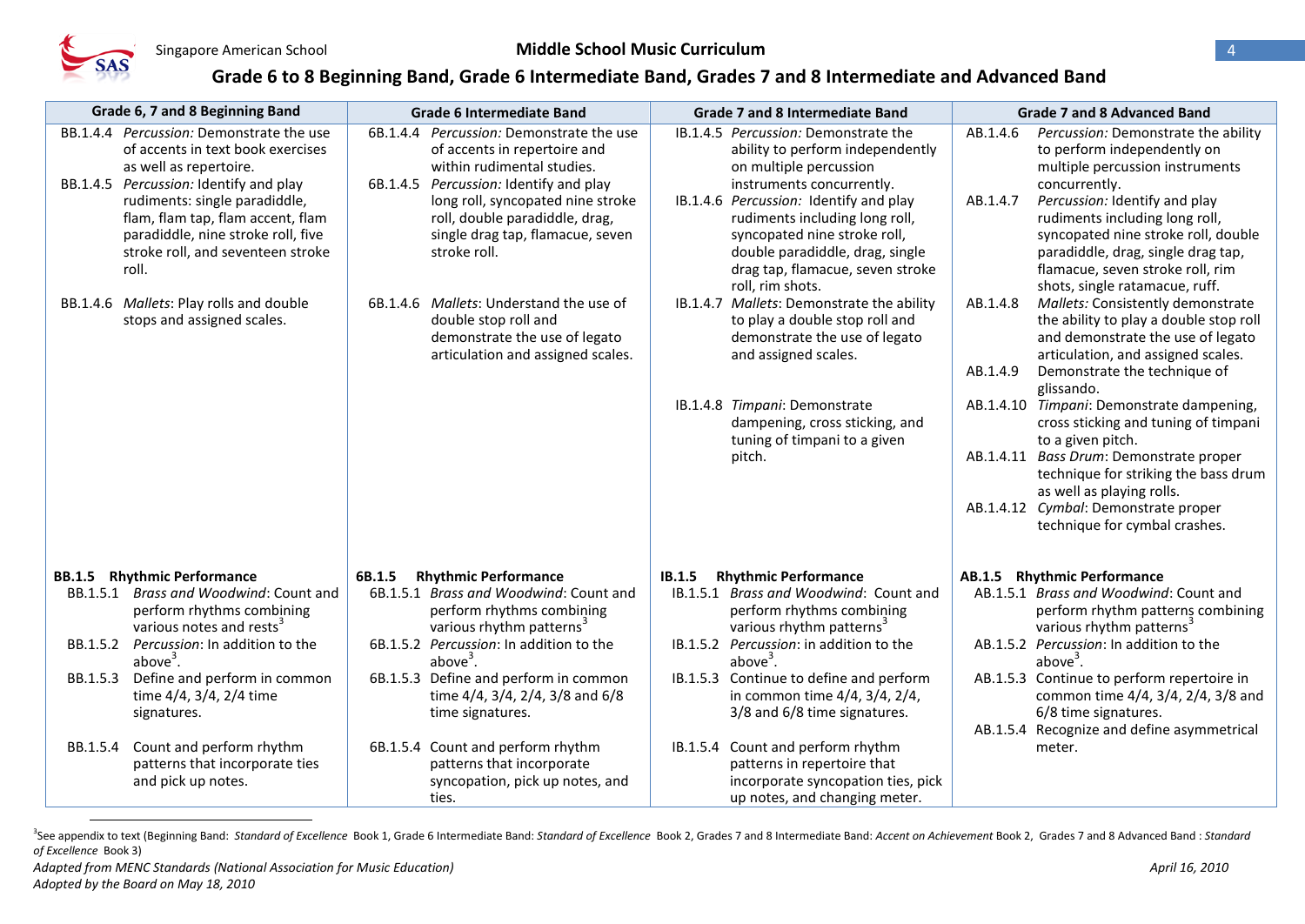

 $\overline{a}$ 

#### Singapore American School **Middle School Music Curriculum** 5

| Grade 6, 7 and 8 Beginning Band                                                                                                                                                                                  | <b>Grade 6 Intermediate Band</b>                                                                                                                                                                                              | <b>Grade 7 and 8 Intermediate Band</b>                                                                                                                                                                                                     | <b>Grade 7 and 8 Advanced Band</b>                                                                                                                                                                                                                                  |  |  |
|------------------------------------------------------------------------------------------------------------------------------------------------------------------------------------------------------------------|-------------------------------------------------------------------------------------------------------------------------------------------------------------------------------------------------------------------------------|--------------------------------------------------------------------------------------------------------------------------------------------------------------------------------------------------------------------------------------------|---------------------------------------------------------------------------------------------------------------------------------------------------------------------------------------------------------------------------------------------------------------------|--|--|
| <b>BB.1.6</b> Ensemble Skills<br>BB.1.6.1<br>Demonstrate fundamental<br>ensemble techniques (i.e.,<br>balance, blend, intonation, and<br>response to the conductor)<br>appropriate to the literature<br>studied. | <b>Ensemble Skills</b><br>6B.1.6<br>6B.1.6.1 Demonstrate continued<br>development of ensemble<br>techniques (i.e., balance, blend,<br>intonation, and response to the<br>conductor) appropriate to the<br>literature studied. | <b>Ensemble Skills</b><br>IB.1.6<br>IB.1.6.1 Demonstrate continued<br>development of ensemble<br>techniques (i.e., balance, blend,<br>intonation, and response to the<br>conductor) appropriate to the<br>literature studied.              | AB.1.6 Ensemble Skills<br>AB.1.6.1<br>Demonstrate consistency with<br>ensemble techniques (i.e.,<br>balance, blend, intonation, and<br>response to the conductor)<br>appropriate to the literature<br>studied.                                                      |  |  |
| <b>Creation and Communication</b> <sup>4</sup><br><b>Standard 2:</b>                                                                                                                                             |                                                                                                                                                                                                                               |                                                                                                                                                                                                                                            |                                                                                                                                                                                                                                                                     |  |  |
| Grade 6, 7 and 8 Beginning Band                                                                                                                                                                                  | <b>Grade 6 Intermediate Band</b>                                                                                                                                                                                              | <b>Grade 7 and 8 Intermediate Band</b>                                                                                                                                                                                                     | <b>Grade 7 and 8 Advanced Band</b>                                                                                                                                                                                                                                  |  |  |
| Students will be able to:                                                                                                                                                                                        | Students will be able to:                                                                                                                                                                                                     | Students will be able to:                                                                                                                                                                                                                  | Students will be able to:                                                                                                                                                                                                                                           |  |  |
| <b>Composition</b><br><b>BB.2.1</b><br>BB.2.1.1 Complete a given melody by<br>filling missing notes.<br>BB.2.1.2 Compose an ending to a given<br>melody.                                                         | 6B.2.1<br><b>Composition</b><br>6B.1.1<br>Complete a given melody by filling<br>missing notes.<br>Compose an ending to a given<br>6B.1.2<br>melody.                                                                           | IB.2.1<br><b>Composition</b><br>IB.2.1.1<br>Complete a given melody by filling<br>missing notes.<br>Compose an ending to a given<br>IB.2.1.2<br>melody using the correct cadence.<br>IB.2.1.3<br>Compose a variation on a given<br>melody. | AB.2.1 Composition<br>AB.1.1.1<br>Complete a given melody by<br>filling missing notes.<br>Compose an ending to a given<br>AB.1.1.2<br>melody using the correct<br>cadence.<br>Recognize and name minor keys<br>AB.1.1.3<br>associated with given key<br>signatures. |  |  |

*Adapted from MENC Standards (National Association for Music Education) April 16, 2010 Adopted by the Board on May 18, 2010* 4 SAS Standard 2 correlates with MENC Standards 3 and 4: *Improvising melodies, variations, and accompaniments; Composing and arranging music within specified guidelines*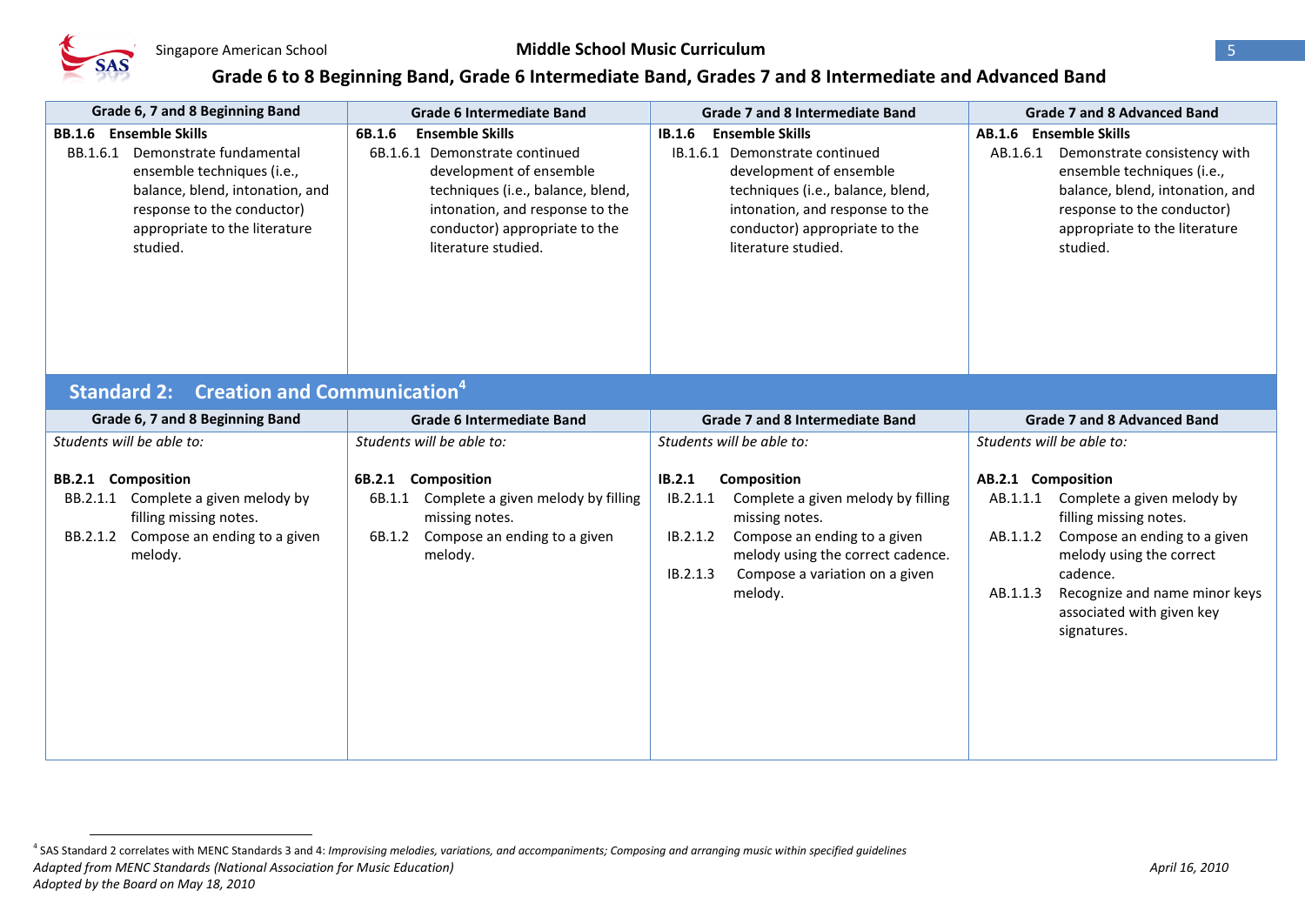

| <b>Reading and Notating Music<sup>5</sup></b><br><b>Standard 3:</b>                                                                                                                                                                                                            |                                                                                                                                                                                                                                                                                                        |                                                                                                                                                                                                                                                                                                  |                                                                                                                                                                                                                                                                                                                                                                                        |  |
|--------------------------------------------------------------------------------------------------------------------------------------------------------------------------------------------------------------------------------------------------------------------------------|--------------------------------------------------------------------------------------------------------------------------------------------------------------------------------------------------------------------------------------------------------------------------------------------------------|--------------------------------------------------------------------------------------------------------------------------------------------------------------------------------------------------------------------------------------------------------------------------------------------------|----------------------------------------------------------------------------------------------------------------------------------------------------------------------------------------------------------------------------------------------------------------------------------------------------------------------------------------------------------------------------------------|--|
| Grade 6, 7 and 8 Beginning Band                                                                                                                                                                                                                                                | <b>Grade 6 Intermediate Band</b>                                                                                                                                                                                                                                                                       | <b>Grade 7 and 8 Intermediate Band</b>                                                                                                                                                                                                                                                           | <b>Grade 7 and 8 Advanced Band</b>                                                                                                                                                                                                                                                                                                                                                     |  |
| Students will be able to:                                                                                                                                                                                                                                                      | Students will be able to:                                                                                                                                                                                                                                                                              | Students will be able to:                                                                                                                                                                                                                                                                        | Students will be able to:                                                                                                                                                                                                                                                                                                                                                              |  |
| <b>BB.3.1</b> Note Reading<br>BB.3.1.1 Name notes belonging to the lines<br>and spaces of both the treble and<br>bass clef staves.<br>BB.3.1.2 Define and name accidentals (flat,<br>sharp, natural) and recognize key<br>signatures (concert) for major scales.<br>Bb, F, Eb. | 6B.3.1 Note Reading<br>Name notes belonging to the<br>6B.3.1.1<br>lines and spaces of both the<br>treble and bass clef staves.<br>6B.3.1.2<br>Define and name accidentals (flat,<br>sharp, natural) and recognize key<br>signatures (concert) for major<br>scales Bb, F, Eb, C and chromatic<br>scale. | IB.3.1 Note Reading<br>IB.3.1.1 Name notes belonging to the<br>lines and spaces of both the<br>treble and bass clef staves.<br>Define and name accidentals<br>IB.3.1.2<br>(flat, sharp, natural) and key<br>signatures (concert) for major<br>scales Bb, F, Eb, C, Ab, G and<br>chromatic scale. | AB.3.1 Note Reading<br>Name notes belonging to the<br>AB.3.1.1<br>lines and spaces of both the<br>treble and bass clef staves.<br>Define and name accidentals<br>AB.3.1.2<br>(flat, sharp, natural) and<br>recognize key signatures for all<br>major scales and the chromatic<br>scale.<br>AB.3.1.3<br>Develop the ability to transpose<br>a musical line for one's own<br>instrument. |  |
| <b>Knowledge of Symbols and Terms</b><br><b>BB.3.2</b><br>BB.3.2.1 Identify and define: repeat sign,<br>solo/tutti/soli, unison, accent, 1st and<br>2 <sup>nd</sup> endings, one measure repeat<br>sign, long rest, and D.C. al fine.                                          | 6B.3.2 Knowledge of Symbols and Terms<br>6B.3.2.1 Identify and define: syncopation,<br>interval, D.S. al Fine, enharmonic,<br>staccato, tenuto, legato, alla<br>breve, major chord, minor chord,<br>D.C. al Coda, Coda, measure<br>repeat sign.                                                        | IB.3.2 Knowledge of Symbols and Terms<br>Identify and define:<br>IB.3.2.1<br>syncopation, interval, D.S. al<br>Fine, enharmonic, staccato,<br>tenuto, legato, alla breve,<br>major chord, minor chord,<br>D.C. al Coda, Coda.                                                                    | AB.3.2 Knowledge of Symbols and Terms<br>Identify and define: syncopation,<br>AB.3.2.1<br>interval, D.S. al Fine,<br>enharmonic, staccato, tenuto,<br>legato, alla breve, major chord,<br>minor chord, D.C. al Coda, Coda,<br>grace note, trill, simile, dolce,<br>sostenuto, grazioso, cantabile,<br>D.S. al Coda, two measure<br>repeat sign.                                        |  |
| BB.3.2.2 Define and play variations in<br>dynamics: piano, mezzo piano,<br>mezzo forte, forte, crescendo, and<br>decrescendo.<br>BB.3.2.3 Define and play tempo markings:<br>Largo, Andante, Moderato, Allegro,<br>ritardando.                                                 | 6B.3.2.2 Define and play variations in<br>dynamics: piano, mezzo piano,<br>mezzo forte, forte, crescendo,<br>and decrescendo.<br>6B.3.2.3 Define and perform tempo<br>markings: Allegretto, Maestoso,<br>Accelerando.                                                                                  | Define and play variations in<br>IB.3.2.2<br>dynamics: piano, mezzo piano,<br>mezzo forte, forte, crescendo,<br>and decrescendo.<br>Define and perform tempo<br>IB.3.2.3<br>markings: Allegretto,<br>Maestoso, Accelerando.                                                                      | AB.3.2.2<br>Define and play variations in<br>dynamics: piano, mezzo piano,<br>mezzo forte, forte, crescendo,<br>decrescendo, pianissimo,<br>fortissimo, sforzando, and forte<br>piano.                                                                                                                                                                                                 |  |
| BB.2.1.3 Correctly draw the notes, rests, and<br>musical symbols previously<br>mentioned in BB1.5.1.                                                                                                                                                                           | 6B.3.2.4 Correctly draw the notes, rests,<br>and musical symbols previously<br>introduced.                                                                                                                                                                                                             | Continue to correctly draw the<br>IB.2.1.4<br>notes, rests, and musical<br>symbols previously<br>introduced.                                                                                                                                                                                     | Continue to correctly draw the<br>AB.3.2.3<br>notes, rests, and musical<br>symbols previously introduced.                                                                                                                                                                                                                                                                              |  |

*Adapted from MENC Standards (National Association for Music Education) April 16, 2010 Adopted by the Board on May 18, 2010* 5 SAS Standard 3 correlates with MENC Standard 5: *Reading and notating music*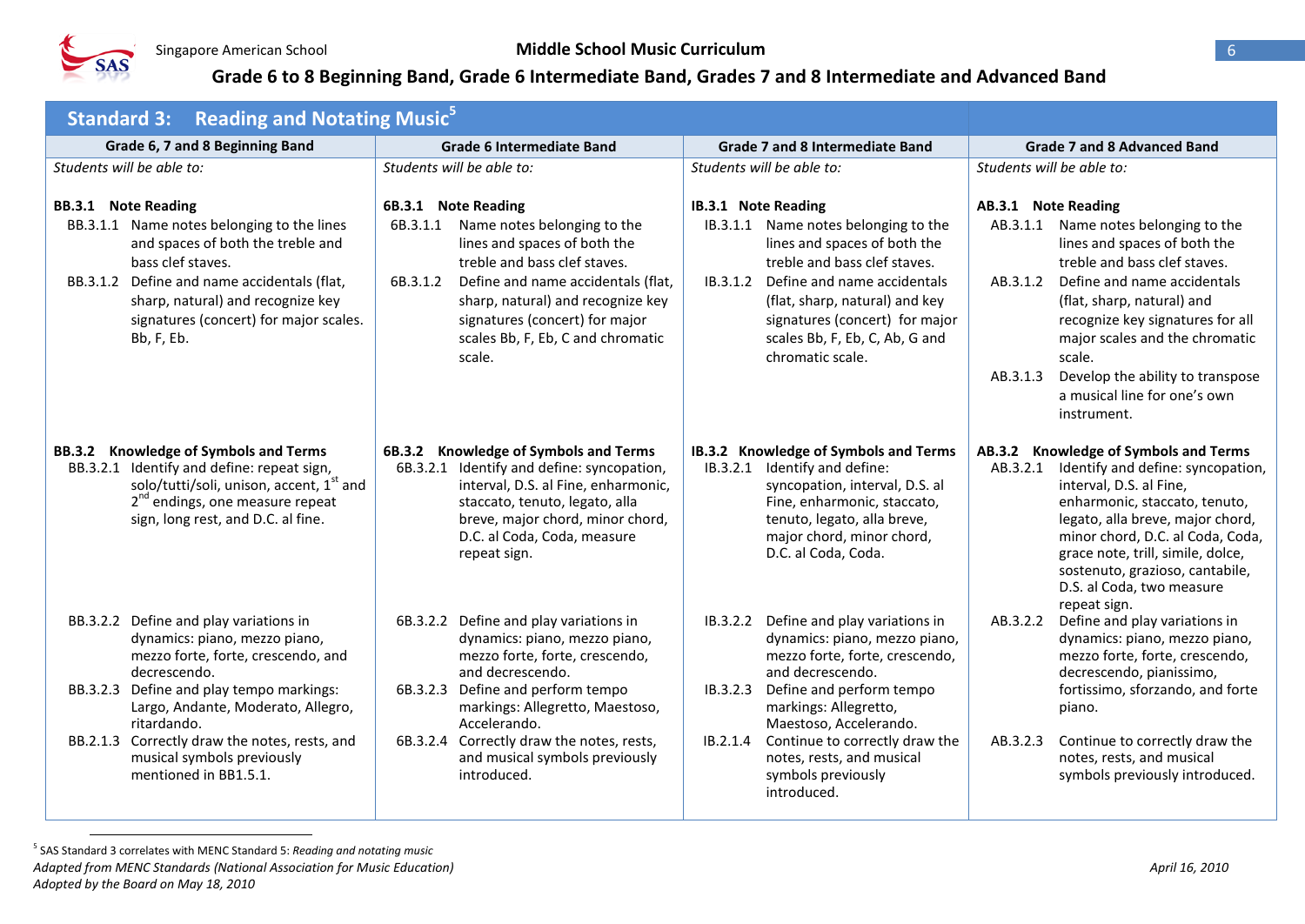

|               | <b>Standard 4: Aesthetic and Critical Analysis</b> <sup>6</sup>                                                     |                           |                                                                                                                                            |                                        |                                                                                                                                                             |                           |                                                                                                                                                                        |  |
|---------------|---------------------------------------------------------------------------------------------------------------------|---------------------------|--------------------------------------------------------------------------------------------------------------------------------------------|----------------------------------------|-------------------------------------------------------------------------------------------------------------------------------------------------------------|---------------------------|------------------------------------------------------------------------------------------------------------------------------------------------------------------------|--|
|               | Grade 6, 7 and 8 Beginning Band                                                                                     |                           | <b>Grade 6 Intermediate Band</b>                                                                                                           |                                        | <b>Grade 7 and 8 Intermediate Band</b>                                                                                                                      |                           | <b>Grade 7 and 8 Advanced Band</b>                                                                                                                                     |  |
|               | Students will be able to:                                                                                           | Students will be able to: |                                                                                                                                            |                                        | Students will be able to:                                                                                                                                   |                           | Students will be able to:                                                                                                                                              |  |
| <b>BB.4.1</b> | Begin to use appropriate music<br>vocabulary to describe music.                                                     | 61B.4.1                   | Use appropriate music vocabulary<br>to describe music.                                                                                     | IB.4.1                                 | Use appropriate music vocabulary<br>to describe music.                                                                                                      | AB.4.1                    | Use an expanded music vocabulary<br>to describe music.                                                                                                                 |  |
| <b>BB.4.2</b> | Aurally identify examples of music<br>from western or non-western<br>traditions.                                    | 61B.4.2                   | Begin to aurally identify, by genre<br>or style, examples of music from<br>western or non-western traditions.                              | IB.4.2                                 | Analyze music events within a<br>composition using musical<br>elements: melody, rhythm, pitch,<br>dynamics, timbre, form as<br>applicable.                  | AB.4.2                    | Analyze music events within a<br>composition, using melody, rhythm,<br>pitch, dynamics, timbre, form<br>across diverse cultures and genres,<br>as applicable.          |  |
| <b>BB.4.3</b> | Begin to analyze music events within<br>a composition, using melody, rhythm,<br>pitch, dynamics, timbre, form.      | 61B.4.3                   | Analyze music events within a<br>composition using musical<br>elements: melody, rhythm, pitch,<br>dynamics, timbre, form as<br>applicable. | IB.4.3                                 | Identify and apply suitable criteria<br>for listening to and critiquing<br>performances of self, peers and<br>others, providing feedback as<br>appropriate. | AB.4.3                    | Identify and apply a range of<br>suitable criteria for listening to and<br>critiquing performances of self,<br>peers and others, providing<br>feedback as appropriate. |  |
| <b>BB.4.4</b> | Begin to apply given criteria for<br>listening to and critiquing<br>performances of self, peers and<br>others.      | 61B.4.4                   | Apply given criteria for listening to<br>and critiquing performances of<br>self, peers and others, providing<br>feedback as appropriate.   |                                        |                                                                                                                                                             |                           |                                                                                                                                                                        |  |
|               | <b>Cultural and Historical Connections</b><br><b>Standard 5:</b>                                                    |                           |                                                                                                                                            |                                        |                                                                                                                                                             |                           |                                                                                                                                                                        |  |
|               | Grade 6, 7 and 8 Beginning Band                                                                                     |                           | <b>Grade 6 Intermediate Band</b>                                                                                                           | <b>Grade 7 and 8 Intermediate Band</b> |                                                                                                                                                             |                           | <b>Grade 7 and 8 Advanced Band</b>                                                                                                                                     |  |
|               | Students will be able to:                                                                                           | Students will be able to: |                                                                                                                                            | Students will be able to:              |                                                                                                                                                             | Students will be able to: |                                                                                                                                                                        |  |
| <b>BB.5.1</b> | Begin to develop a basic understanding<br>of how music is related to history and<br>culture. e.g., instrumentation. | 61B.5.1                   | Continue to develop a basic<br>understanding of how music is<br>related to history and culture. e.g.,<br>ensemble composition.             | IB.5.1                                 | Demonstrate an understanding of<br>how music is related to history<br>and culture. e.g., ensemble<br>composition.                                           | AB.5.1<br>AB.5.2          | Demonstrate an understanding<br>through examples, of how music is<br>related to history and culture.<br>Know representative examples of<br>various musical genres.     |  |

 6 SAS Standard 4 correlates with to MENC Standards 6 and 7: *Listening to, analyzing, and describing music; Evaluating music and music performances*

<sup>7</sup> SAS Standard 5 correlates with MENC Standard 9: *Understanding music in relation to history and culture*

*Adapted from MENC Standards (National Association for Music Education) April 16, 2010*

*Adopted by the Board on May 18, 2010*